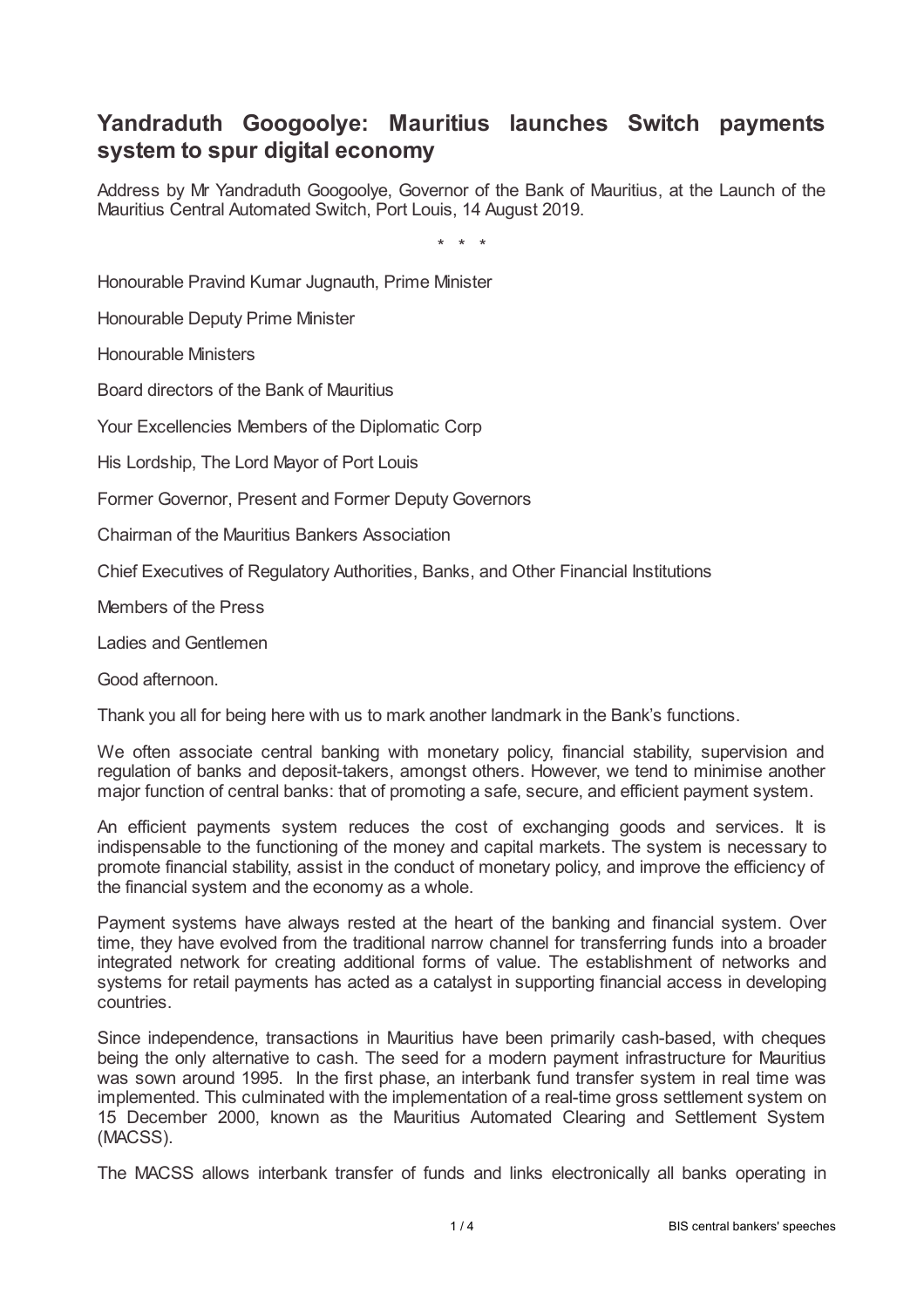Mauritius as well as the Ministry of Finance to the Bank of Mauritius via a secure, reliable and efficient payment network. Effective 14 January 2009, the MACSS application was upgraded. It now has a more resilient architecture that supports multi-currency transactions. That is, we are able to settle payments not only in local currency but also in major international currencies, the first of its kind in sub-Saharan Africa at that time.

The automation of the Port Louis Clearing House constituted the second phase of the modernisation of the payment systems. This phase required, as a pre-requisite, the standardisation of cheques using Magnetic Ink Character Recognition. This process was completed in 2003 and led to the electronic settlement of cheques. The last leg of the second phase consisted of carrying out clearing of cheques based on the electronic images of cheques, known as Cheque Truncation, and was completed in September 2011.

Honourable Prime Minister, through this initiative, the Bank supports the development of Mauritius into a digital economy. MauCAS is a payment ecosystem designed to benefit all stakeholders of the payment industry, from end-customers to merchants and service providers as well as the Government. MauCAS will be a game changer in the way payments are carried out in Mauritius and creates many firsts in Mauritius:

- As the first national payment platform to operate round the clock, a feature attributable to a handful of countries in Sub-Saharan Africa, MauCAS effects retail payments outside official operating hours. This will change the dynamics of currency circulation in the country, reduce float in the system and allow banks and businesses to manage their liquidity more efficiently.
- $*$  It sets rolling the Instant Payments System, which will enable customers to effect transfers between any two accounts in any two institutions within seconds. Instant Payment services will also comprise instant direct debits and credits.
- It introduces the concept of dissociating an account from a payment service. Thus, any person can avail the service offered by any operator, bank or non-bank, and tie it with an existing account in another bank. This will allow new payment services to emerge while letting banks maintain their customer base.
- MauCAS allows non-bank payment service operators to access selected account details of their customers in banks through the Bank of Mauritius under strict security norms. This provision represents our adherence to the European Payment Service Directive 2, which sets the legal framework for banks to open their core banking systems through application programming interfaces (APIs). MauCAS which is API enabled, will permit operators to come up with open banking solutions.
- It introduces the concept of payment through Alias, where customers make payments through easy to remember pseudonyms such as email addresses while keeping account numbers safe and secure. The Alias feature of MauCAS will be managed centrally by the Bank of Mauritius.
- \* It initiates nationwide bill payment facilities where billers such as utility companies will digitally interface with MauCAS to upload their billing information. Service providers will be able to tap on such information to provide embedded services to their customers.
- MauCAS allows the sharing of ATMs as well as other value-added services.
- Government can use this technology to issue special purpose cards for transport and for the provision of social benefits. Similarly, other sectors of the economy can embark on this facility and avoid issues associated with the handling of physical cash.

We expect MauCAS to contribute to: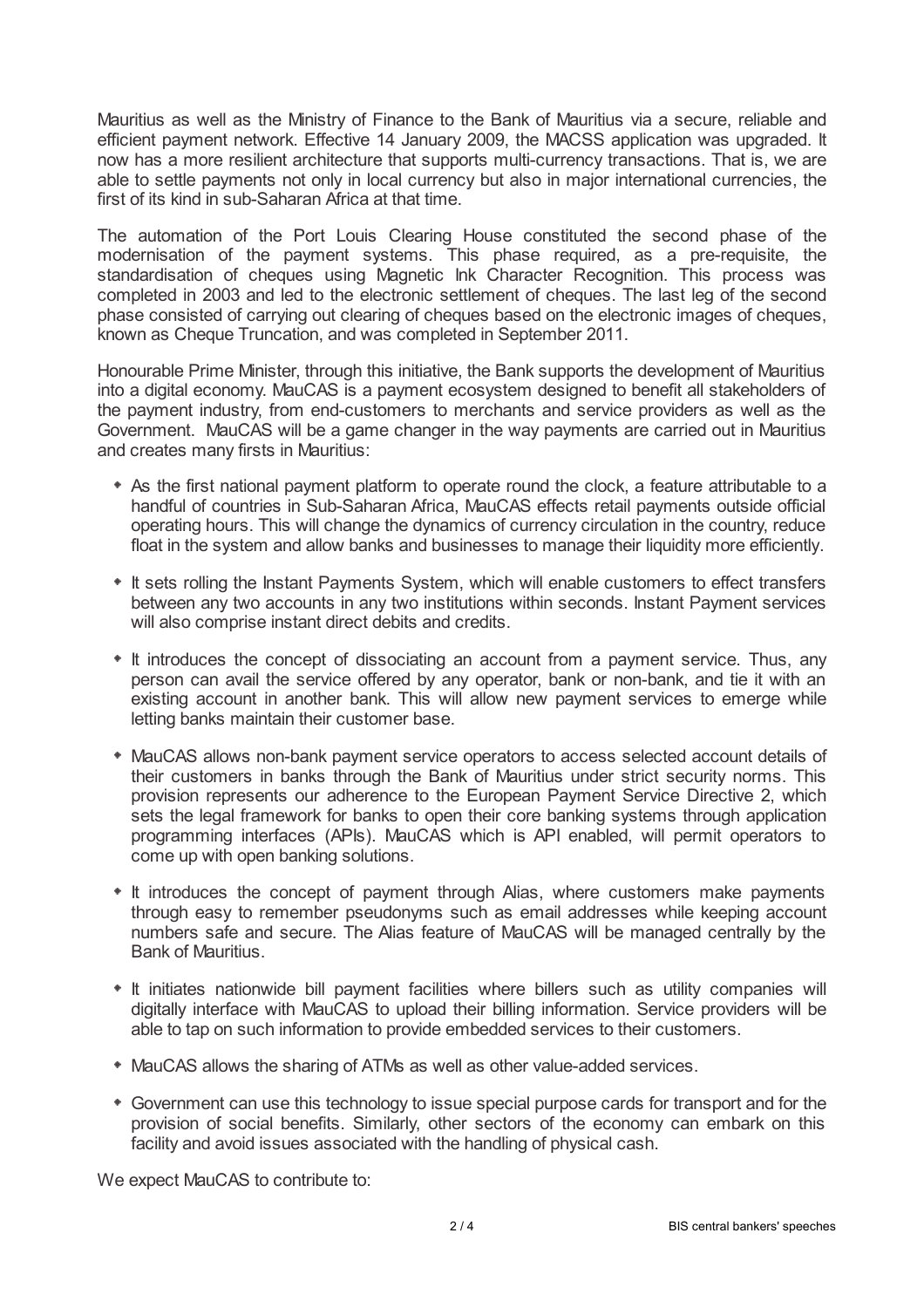- Lower transaction costs. MauCAS will act as a direct intermediary between operators to bring about the much needed efficiency and will charge much lower routing fees to operators, bringing down the cost of payments.
- Reduce operating costs. As the central payment infrastructure, MauCAS allows operators to connect through low-cost interfaces such as APIs. Operators that target the domestic card segment will gain from reduced operational costs, which will be expected to be passed on customers.
- Increase the number of payment operators. MauCAS will encourage the flourishing of payment services providers through the provision of more electronic payment options which will develop products that leverage on the switch as a service infrastructure. The Bank of Mauritius is providing a level playing field for bank and non-bank operators, which will offer a variety of novel services to customers.
- Support E-government services. MauCAS will offer government a national payment gateway to set up services on the MauCAS platform to boost the acceptance of electronic forms of payments for all government agencies and deliver online services.

The idea of a payment switch germinated some time in 2010, but it was not until an amendment to the Bank of Mauritius Act in 2015 that the ground work began. The pathway to MauCAS was not without thorns. Throughout our journey, the Bank was subject to a number of criticisms and indirect pressures to discourage it to move forward. Please allow me to rebut some of those criticisms.

There was a fear that the Bank would be competing with banks and other operators. Ladies and Gentlemen, no responsible central bank will ever attempt this. The Bank has national interests above all. With MauCAS, the Bank aims to ensure that our payment system is up-to-date and in line with Digital Mauritius.

The involvement of the Bank in the setting up of MauCAS emanates from the Bank of Mauritius Act and the National Payment Systems Act. The Bank is mandated to oversee as well as own payment schemes. The perception of collusion or conflict of interest does not arise as the Bank will have separate teams for operations and oversight.

The Bank has always adopted an enabling approach with regard to new technology in order not to stifle innovation. MauCAS is a testimony of the Bank's commitment towards maintaining an innovative, yet secure, payment system ecosystem.

The launch of MauCAS is not the end in itself. It is the start of a fantastic journey. The Bank will go around improving the system and adding new features. The Bank intends to establish bilateral ties with switch operators from other countries with a view to bringing down the cost of transactions for trade in goods and services, including for tourism purposes, with these countries. The creation of a payment card for the islands in the region is another project that will contribute to higher trade among these countries. The Bank has other projects in the pipeline for the benefit of financial institutions and the public at large.

On the regional front, Mauritius is already a member and host of the COMESARegional Payment and Settlement System (REPSS). MauCAS may serve as a regional switch to the participating countries. It can be used for cross border retail payments through mobiles and cards, with settlement being carried out on REPSS.

Honourable Prime Minister, in your 2016/17 Budget Speech, you mentioned that the Bank of Mauritius will come up with a National Payment Switch as well as introduce a National Payment Bill. Both have materialised under your guidance and support.

Testing but interesting times lie ahead as digital transformation brings about fundamental changes in working modes and business models of the financial sector as well as changing